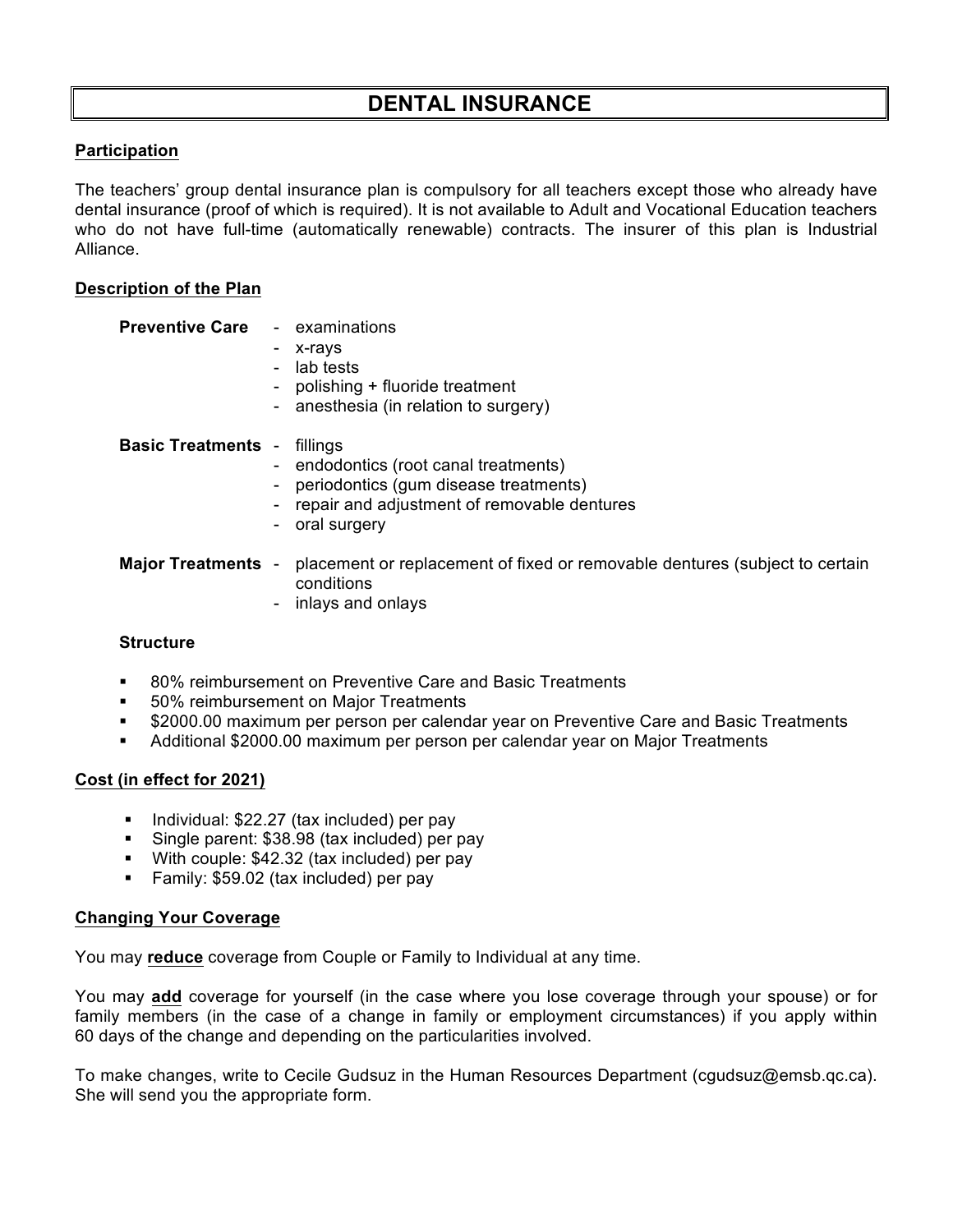# **More Information**

A booklet giving a complete description of the terms and conditions of the plan is available from the MTA office.

To make a claim you may use one of the forms available from the QPAT website. When filling out the form, indicate **97001** as your policy number and 070 as your division number. Your certificate number is your Employee Number. Send your form to:

> Industrial Alliance Insurance Group Health and Dental Claims P.O. Box 800, station Maison de la Poste Montreal, QC H3B 3K5

> > **Or**

Make the claim through the My Client Space on The Industrial Alliance website **iac.secureweb.inalco.com**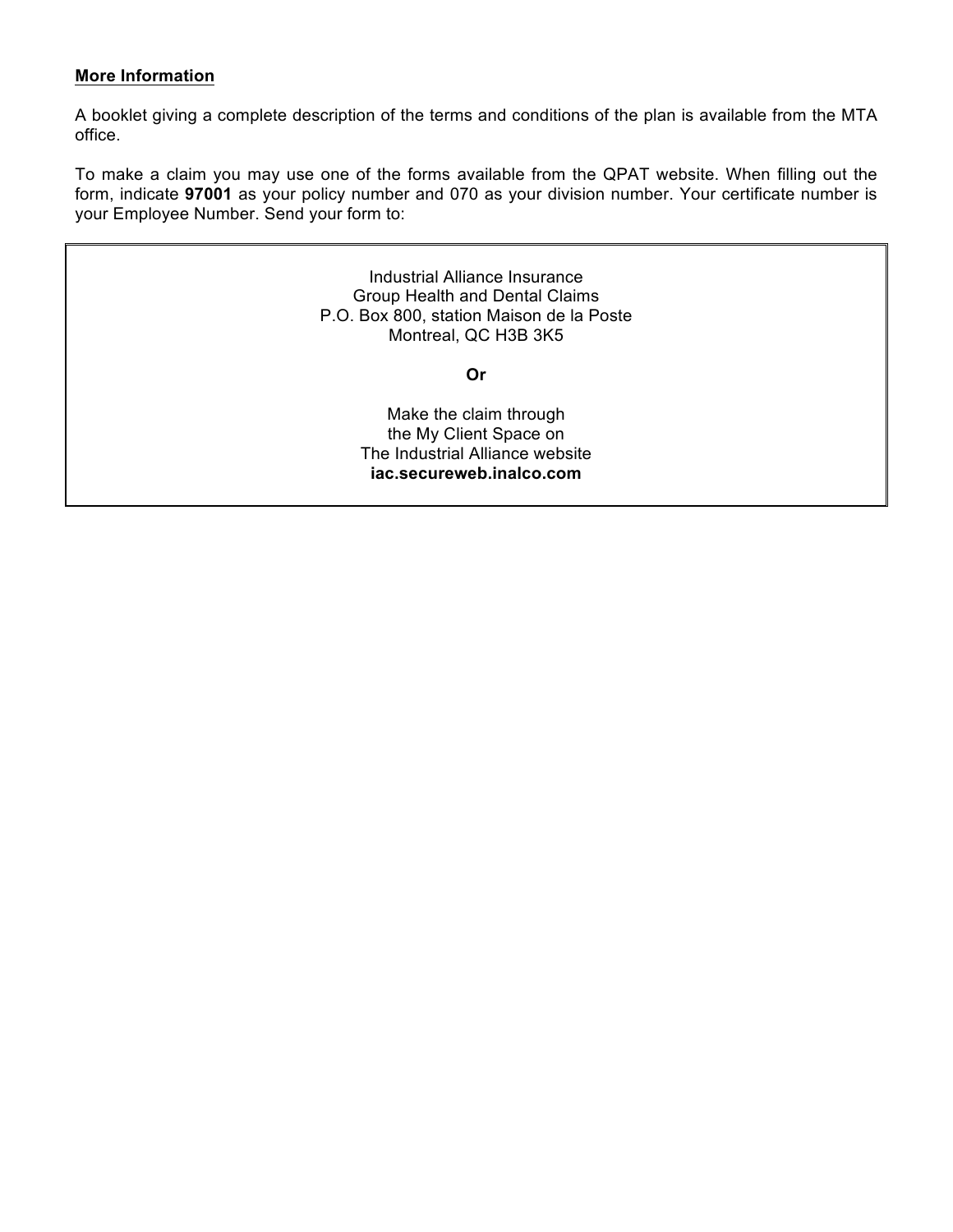# **HEALTH INSURANCE**

## **Participation**

The teachers' group health insurance plan is compulsory for all teachers except those who are already similarly protected through their spouse's health insurance. The insurance carrier is Industrial Alliance Insurance. It is also compulsory to cover family members if they are not already covered through one's spouse's insurance, because of Quebec's drug insurance law.

Those who have not joined the plan upon employment and wish to join later (if, for example, their spouse's insurance no longer covers them) and those who wish to increase their coverage from individual to family may be expected to show evidence of insurability for the new participants (medical attestations), depending on the circumstances and deadlines involved.

### **Coverage**

This insurance plan is designed to cover most medical costs that may be incurred which are not covered by the public medicare system, including medical costs incurred while travelling outside Quebec. It is usually advisable for a teacher to check with the union office or QPAT if they incurs **any** medical costs and does not know if such costs are covered by the plan. A complete description of the plan is available on QPAT's website, in the Documents section.

There is a deductible of \$25.00 per year for individual coverage and \$50.00 per year for family coverage.

### **Cost (for 2021)**

For those under age 65, the cost (9% tax included) of the plan is \$57.48 per pay (individual), \$81.13 per pay (with single parent), \$109.50 per pay (couple), or \$133.16 per pay (entire family).

For those aged 65 or over, who are covered for drugs by RAMQ rather than by our plan, the cost (9% tax included) of the plan is \$29.93 per pay (individual), \$53.58 per pay (with single parent), \$54.40 (couple) or \$78.05 (entire family).

Part-time teachers may choose to cover members of their family for drugs only, instead of for drugs and all the other things our plan covers. In that case the cost (9% tax included) of the plan is \$57.48 per pay (individual), \$67.68 per pay (with single parent), \$89.69 per pay (couple), or \$99.89 per pay (entire family).

### **Joining the Plan or Changing your Coverage**

It is possible to join the plan at any time, if you no longer have coverage by a spouse's plan, subject to the conditions mentioned under *Participation* above. You can also change your coverage by adding or subtracting members of your family. Please write to Cecile Gudsuz at the EMSB Human Resources Department (cgudsuz@emsb.qc.ca) for the appropriate application form.